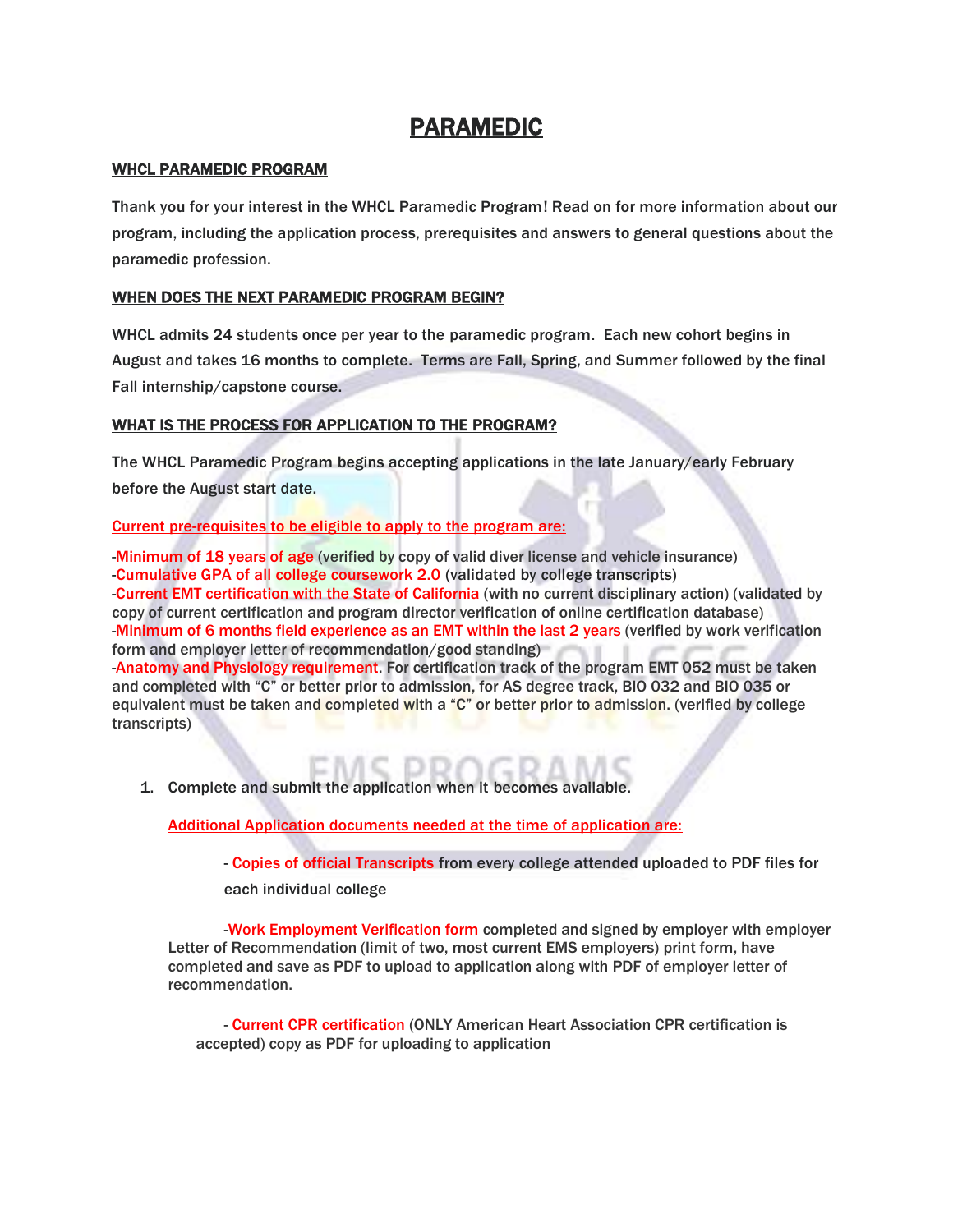- Copy of High School Diploma or GED or AS degree posted to official transcripts (copy as PDF for uploading to application)

- Copy of Valid CA Driver's license and vehicle insurance saved as PDF documents for uploading to application

2. Applications are accepted and processed in the order that they are received. Fully completed applications will be forwarded for processing and if complete will be ranked on a first come first serve basis. Applications that are not complete or missing required documentation will not be processed or ranked for admission.

## After official acceptance to the program:

- 3. You will need to submit documentation related to immunizations, criminal background checks, and any prerequisites that were in progress during the application period. Required immunization you will need to provide are:
	- **MMR -** Rubeola: 2 vaccines **OR** serological testing (titer) to demonstrate immunity Mumps: 2 vaccines **OR** serological testing (titer) to demonstrate immunity Rubella: 2 vaccines **OR** serological testing (titer) to demonstrate immunity
	- **Varicella -** 2 vaccines **OR** serological testing (titer) to demonstrate immunity.
	- **Hepatitis B -** Documentation of immunization (series of three doses) **AND** documentation of titer.
	- **Tdap –** Documentation of booster.
	- **TB Test** If history of positive PPD, then chest X-Ray negative for active TB.
	- **Influenza -** Vaccination for current season
	- **Health clearance physical.** (DMV Physical satisfies this requirement)

## \*Background and drug screen information will be provided after acceptance into the program

4. The program begins with the Fall semester, usually the second week of August. With an mandatory orientation usually in June.

## FREQUENTLY ASKED QUESTIONS

## *What is the time commitment for the paramedic program?*

The classroom component is scheduled to meet Thursday and Friday from 8am to 5pm at the Lemoore Campus in Room 714. Successful students study an average of 28-32 hours per week in addition to classroom learning.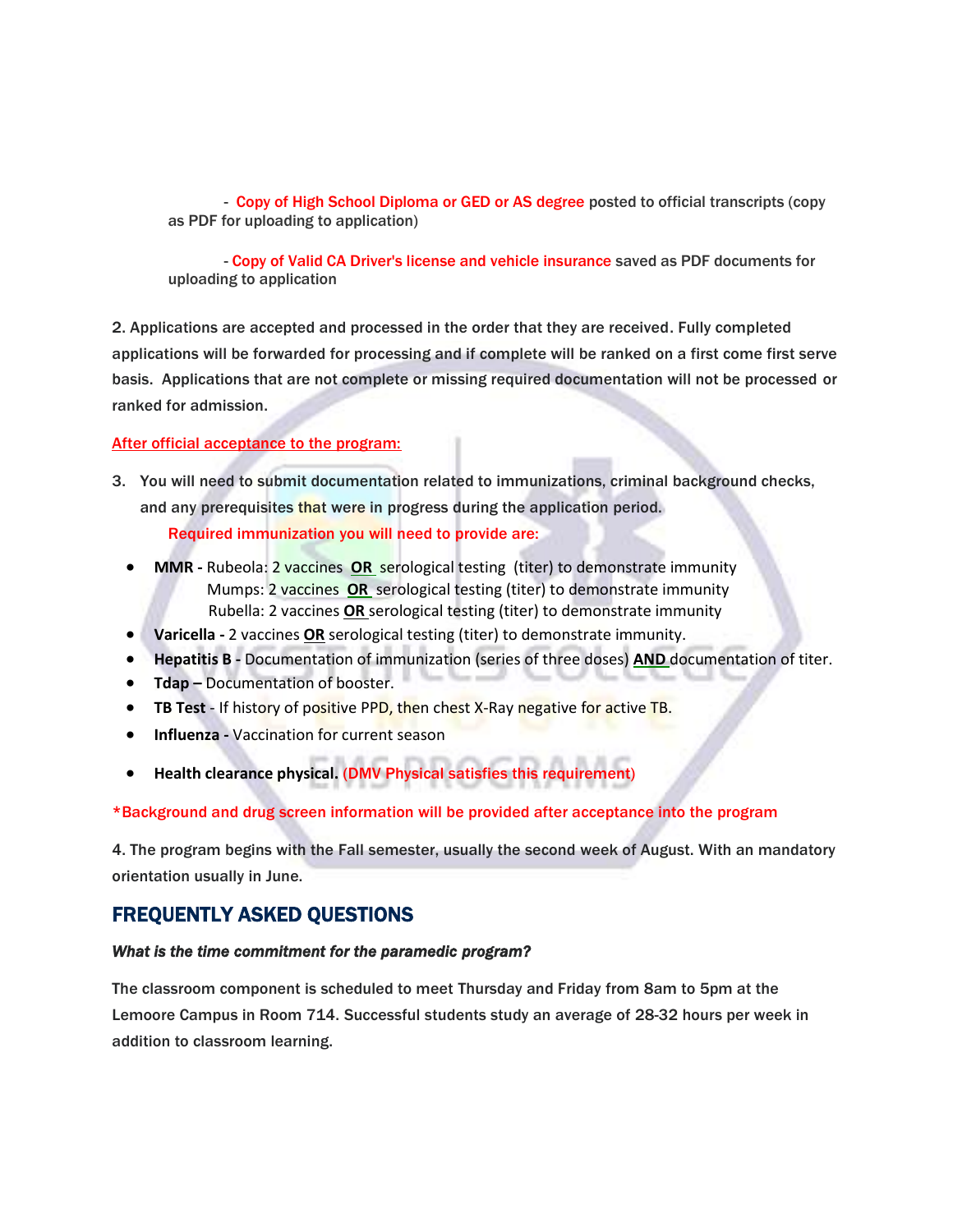Clinical rotations begin in summer immediately after second semester. Schedules are set and students are allowed to choose from these schedules. Order of choice is determined by grade in didactic. Clinical rotations are currently held at: Kaweah Delta, Adventist Medical Center – Hanford, Valley Children's Hospital

Field internships are full time commitments and based on preceptor schedules and other demands. These occur beginning in Fall semester immediately following summer clinicals. You are expected to attend your internship according to the preceptor schedule. Students are encouraged to limit work schedules during this time if possible. Currently we are contracted for precepting with American Ambulance (Fresno/Kings), American Ambulance of Visalia, Lifestar Ambulance, Imperial Ambulance, Pistoresi Ambulance, and Dinuba City Fire Department.

## *What if I don't have experience on an ambulance?*

Please be mindful that the field internship is challenging, even for an experienced EMT. Because you will be evaluated for paramedic knowledge and skills, it is expected that you can function as an EMT. As a result, you are required to have a minimum of six months pertinent field experience within the last two years at the time of your application. You will be required to show proof of employment and have employer recommendation.

## *What is the stress level and how will it affect my family and other relationships?*

Per feedback from past graduates: until you experience the stress there is no way you can be prepared for it. It is very important that everyone important to you (family, friends, and work) understand and accept the time and emotional commitment by you. Everyone must understand that paramedic education will be your priority over this next 16 months.

## *What is the cost and is there financial aid?*

It costs approximately \$6,000 to attend the Program if you are a California resident and are not being sponsored. Sponsored students typically do not have to pay for their field internships which brings the cost of the program down to approximately \$4,000; nonresidents pay about \$14,000. This does not include your living expenses (rent, food, utilities, etc.).

Start the financial aid process early and be persistent. There is an abundance of monies available and it requires effort on your part to go through the financial aid process.

Our Financial Aid office can be reached at:

<https://www.westhillscollege.com/lemoore/admissions/financial-aid> or call 559-925-2310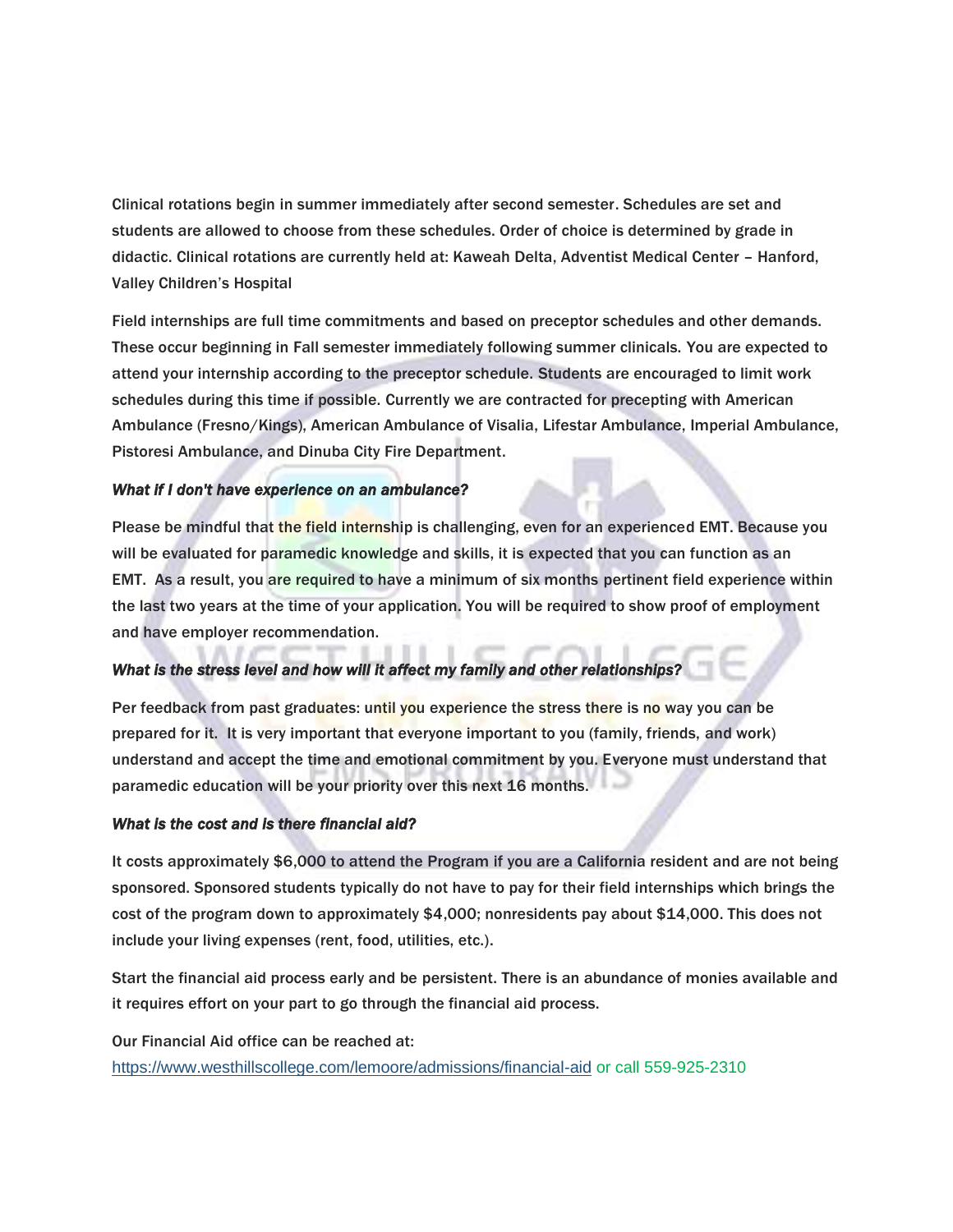## *Am I able to get an Associate's Degree from the Program?*

The Program offers both an Associate's Degree in Paramedicine (which has additional classes required) or the traditional Paramedic Certification. You can choose which works better for you. The chart below shows both tracks: